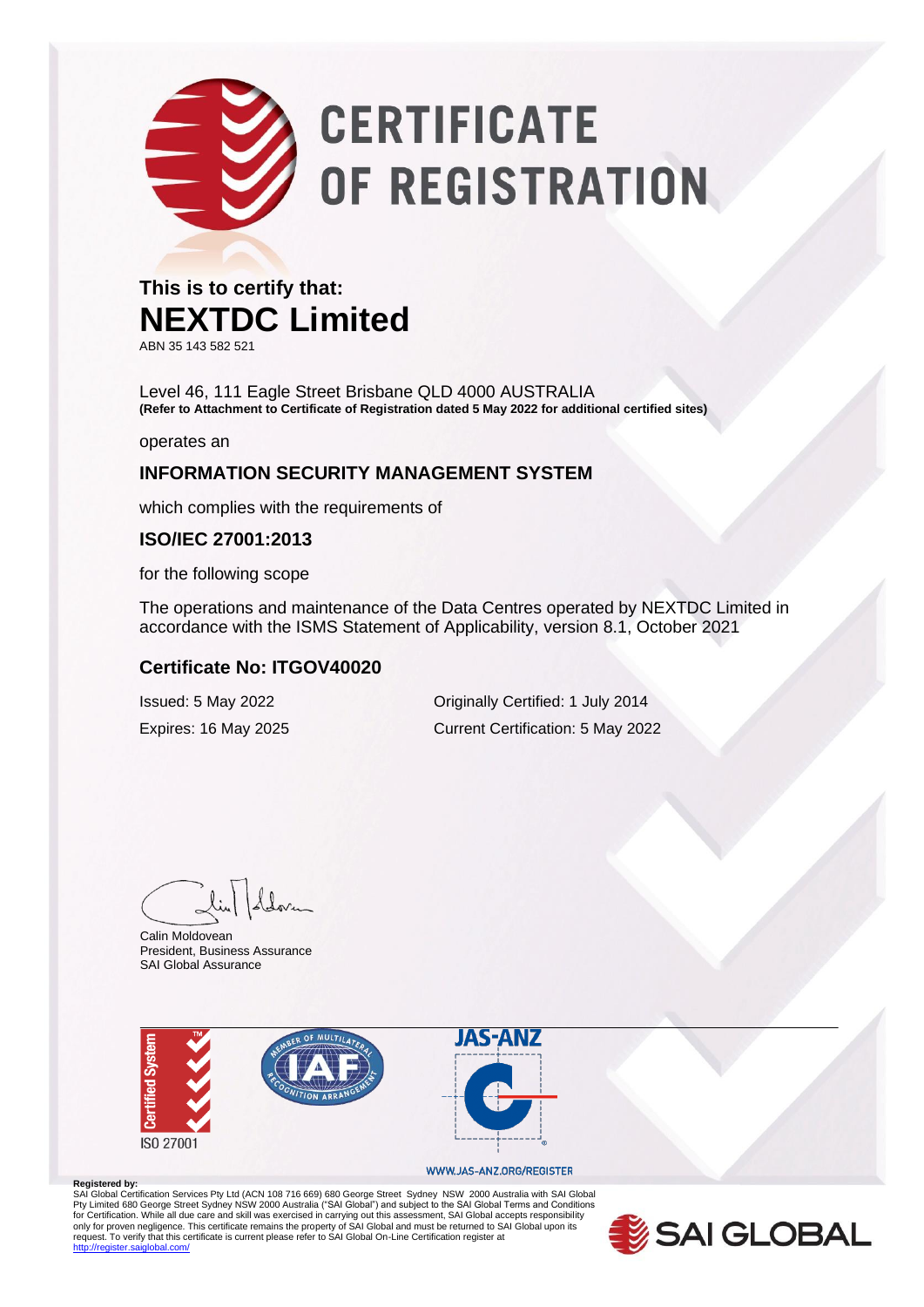

These sites are registered under certificate No: ITGOV40020 issued on 5 May 2022.

### **NEXTDC Limited**

19 Battye Street Bruce ACT 2617 AUSTRALIA 6 - 8 Giffnock Avenue Macquarie Park NSW 2113 AUSTRALIA 4 Eden Park Drive Macquarie Park NSW 2113 AUSTRALIA 20 Wharf Street Brisbane QLD 4001 AUSTRALIA 454 St Pauls Terrace Fortitude Valley QLD 4006 AUSTRALIA 826 Lorimer Street Port Melbourne VIC 3207 AUSTRALIA 75 Sharps Road Tullamarine VIC 3043 AUSTRALIA 101 Malaga Drive Malaga WA 6944 AUSTRALIA 12 Newcastle Street Perth WA 6000 AUSTRALIA

These registrations are dependent on NEXTDC Limited maintaining their scope of registration to ISO/IEC 27001:2013.

**Registered by:**<br>SAI Global Certification Services Pty Ltd (ACN 108 716 669) 680 George Street Sydney NSW 2000 Australia with SAI Global<br>Pty Limited 680 George Street Sydney NSW 2000 Australia ("SAI Global") and subject for Certification. While all due care and skill was exercised in carrying out this assessment, SAI Global accepts responsibility<br>only for proven negligence. This certificate remains the property of SAI Global and must be r

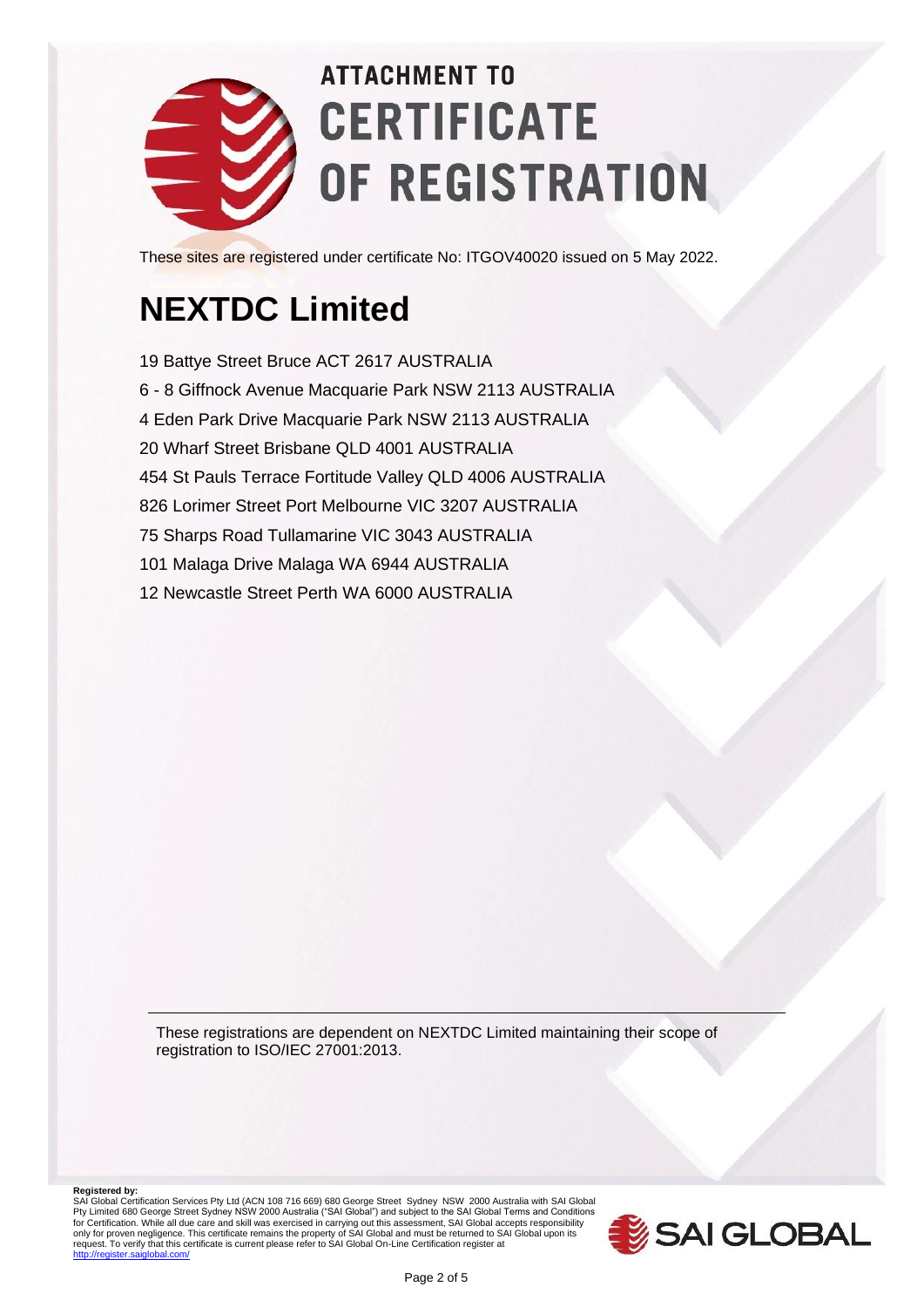

These sites are registered under certificate No: ITGOV40020 issued on 5 May 2022.

### **NEXTDC Limited**

| <b>SAI Site Cert no.</b> | <b>Certified Site Details</b>                                                                                                                                                           | <b>Effective Date</b> |
|--------------------------|-----------------------------------------------------------------------------------------------------------------------------------------------------------------------------------------|-----------------------|
| C-301112                 | 19 Battye Street Bruce ACT 2617 AUSTRALIA                                                                                                                                               | 5 May 2022            |
|                          | Site Scope:<br>The operations and maintenance of the Data Centres<br>operated by NEXTDC Limited in accordance with the<br>ISMS Statement of Applicability, version 8.1, October<br>2021 |                       |
| C-372133                 | 6 - 8 Giffnock Avenue Macquarie Park NSW 2113<br>AUSTRALIA                                                                                                                              | 5 May 2022            |
|                          | Site Scope:<br>The operations and maintenance of the Data Centres<br>operated by NEXTDC Limited in accordance with the<br>ISMS Statement of Applicability, version 8.1, October<br>2021 |                       |
| C-141291                 | 4 Eden Park Drive Macquarie Park NSW 2113<br><b>AUSTRALIA</b>                                                                                                                           | 5 May 2022            |
|                          | Site Scope:<br>The operations and maintenance of the Data Centres<br>operated by NEXTDC Limited in accordance with the<br>ISMS Statement of Applicability, version 8.1, October<br>2021 |                       |
|                          |                                                                                                                                                                                         |                       |

These registrations are dependent on NEXTDC Limited maintaining their scope of registration to ISO/IEC 27001:2013.

Registered by:<br>SAI Global Certification Services Pty Ltd (ACN 108 716 669) 680 George Street Sydney NSW 2000 Australia with SAI Global<br>Pty Limited 680 George Street Sydney NSW 2000 Australia ("SAI Global") and subject to t

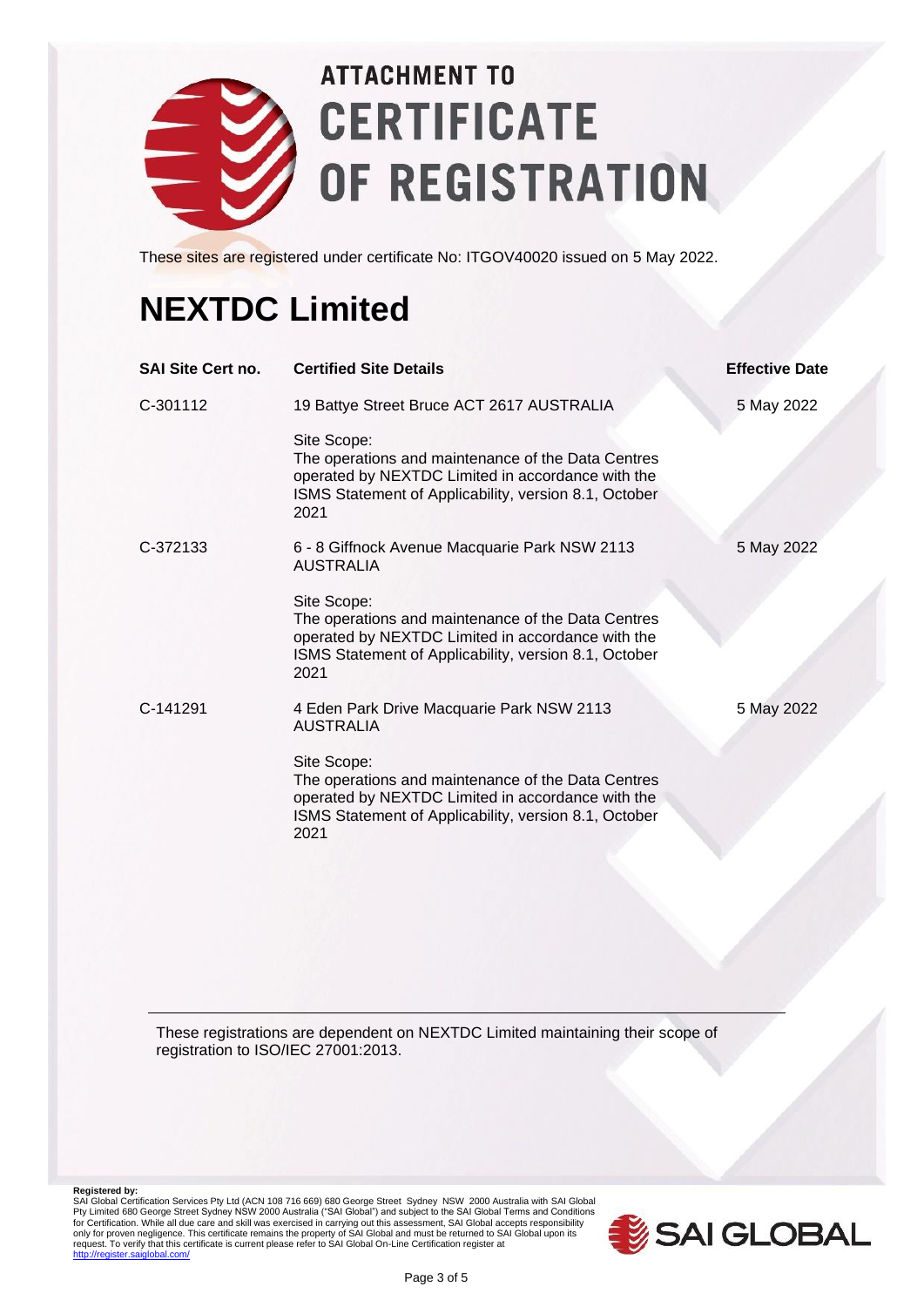

These sites are registered under certificate No: ITGOV40020 issued on 5 May 2022.

### **NEXTDC Limited**

| C-786290 | Level 46, 111 Eagle Street Brisbane QLD 4000<br><b>AUSTRALIA</b>                                                                                                                        | 5 May 2022 |
|----------|-----------------------------------------------------------------------------------------------------------------------------------------------------------------------------------------|------------|
|          | Site Scope:<br>The operations and maintenance of the Data Centres<br>operated by NEXTDC Limited in accordance with the<br>ISMS Statement of Applicability, version 8.1, October<br>2021 |            |
| C-301111 | 20 Wharf Street Brisbane QLD 4001 AUSTRALIA                                                                                                                                             | 5 May 2022 |
|          | Site Scope:<br>The operations and maintenance of the Data Centres<br>operated by NEXTDC Limited in accordance with the<br>ISMS Statement of Applicability, version 8.1, October<br>2021 |            |
| C-372131 | 454 St Pauls Terrace Fortitude Valley QLD 4006<br><b>AUSTRALIA</b>                                                                                                                      | 5 May 2022 |
|          | Site Scope:<br>The operations and maintenance of the Data Centres<br>operated by NEXTDC Limited in accordance with the<br>ISMS Statement of Applicability, version 8.1, October<br>2021 |            |
| C-141290 | 826 Lorimer Street Port Melbourne VIC 3207<br><b>AUSTRALIA</b>                                                                                                                          | 5 May 2022 |
|          | Site Scope:<br>The operations and maintenance of the Data Centres<br>operated by NEXTDC Limited in accordance with the<br>ISMS Statement of Applicability, version 8.1, October<br>2021 |            |

These registrations are dependent on NEXTDC Limited maintaining their scope of registration to ISO/IEC 27001:2013.

Registered by:<br>SAI Global Certification Services Pty Ltd (ACN 108 716 669) 680 George Street Sydney NSW 2000 Australia with SAI Global<br>Pty Limited 680 George Street Sydney NSW 2000 Australia ("SAI Global") and subject to t